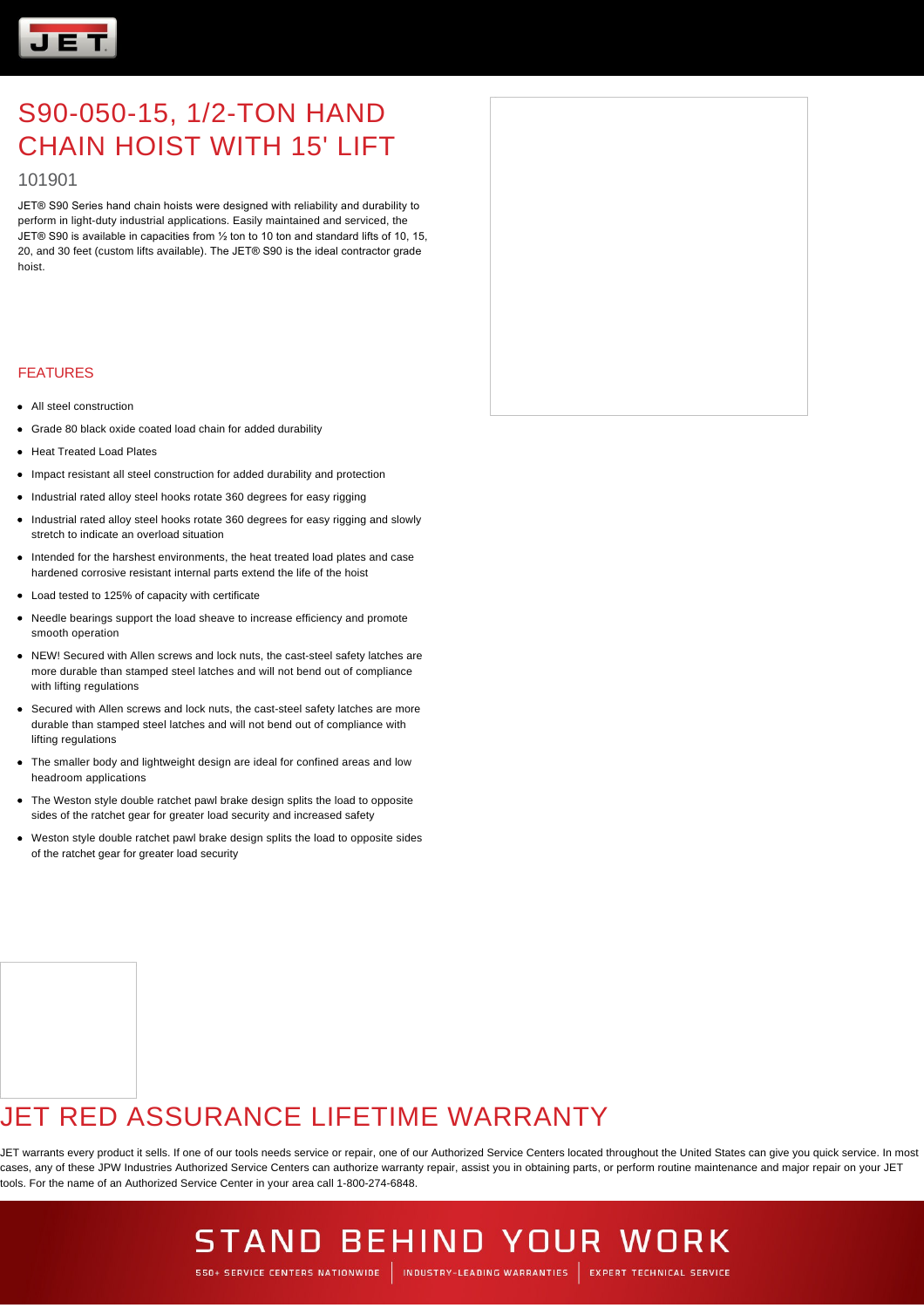

101901

### **SPECIFICATIONS**

| Capacity (Lbs.)               | 1100 |
|-------------------------------|------|
| Load Capacity (Tons)          | 1/2  |
| Lift $(Ft)$                   | 15   |
| Overload Protection           | No   |
| Load Chain Dimensions dia/mm) | 5x15 |
| Weight (Lbs.)                 | 31   |



# **STAND BEHIND YOUR WORK**

550+ SERVICE CENTERS NATIONWIDE | INDUSTRY-LEADING WARRANTIES | EXPERT TECHNICAL SERVICE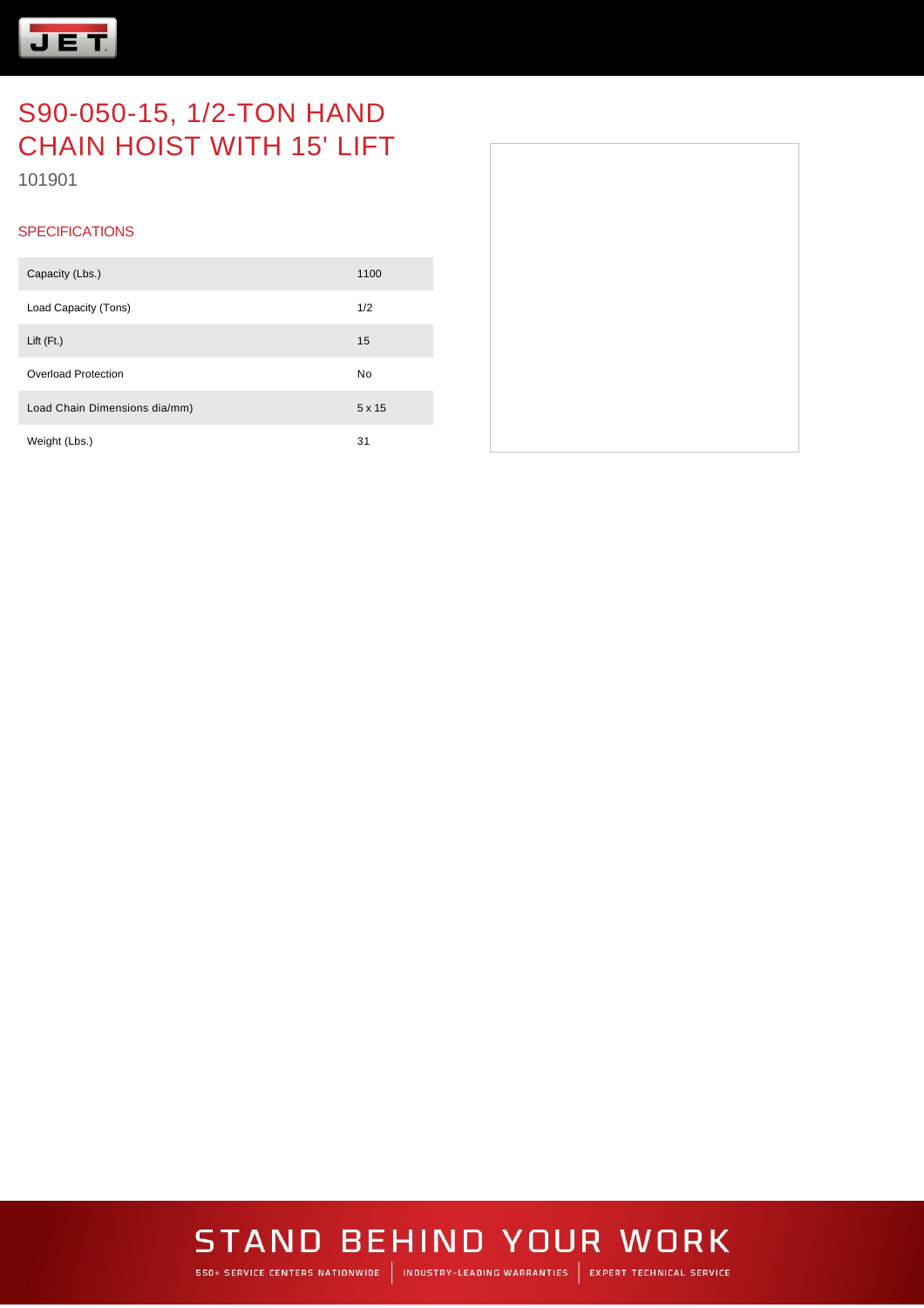

### FULL SERIES

| <b>STOCK</b><br><b>NO</b> | MODEL NO            | <b>CAPACITY</b><br>(LBS.) | LOAD CAPACITY<br>(TONS)   | <b>LIFT</b><br>(FT.) | OVERLOAD<br><b>PROTECTION</b> | FORCE REQUIRED TO MOVE MAXIMUM LOAD<br>(LES) |
|---------------------------|---------------------|---------------------------|---------------------------|----------------------|-------------------------------|----------------------------------------------|
| 101900                    | S90-050-10          | 1100                      | 1/2                       | $10$                 | No                            |                                              |
| 101901                    | S90-050-15          | 1100                      | 1/2                       | 15                   | No                            |                                              |
| 101902                    | S90-050-20          | 1100                      | 1/2                       | 20                   | No                            |                                              |
| 101903                    | S90-050-30          | 1100                      | 1/2                       | 30                   | No                            |                                              |
| 101960                    | S90-1000-<br>10     | 22000                     | 10                        | 10                   | No                            |                                              |
| 101961                    | S90-1000-<br>15     | 22000                     | 10                        | 15                   | No                            |                                              |
| 101962                    | S90-1000-<br>20     | 22000                     | $10$                      | 20                   | No                            |                                              |
| 101963                    | S90-1000-<br>$30\,$ | 22000                     | $10$                      | 30                   | No                            |                                              |
| 101910                    | S90-100-10          | 2200                      | $\mathbf{1}$              | 10                   | No                            |                                              |
| 101911                    | S90-100-15          | 2200                      | $\mathbf{1}$              | 15                   | No                            |                                              |
| 101912                    | S90-100-20          | 2200                      | $\mathbf{1}$              | 20                   | No                            |                                              |
| 101913                    | S90-100-30          | 2200                      | $\mathbf{1}$              | $30\,$               | No                            |                                              |
| 101920                    | S90-150-10          | 3300                      | $1 - 1/2$                 | 10                   | No                            |                                              |
| 101921                    | S90-150-15          | 3300                      | $1 - 1/2$                 | 15                   | No                            |                                              |
| 101922                    | S90-150-20          | 3300                      | $1 - 1/2$                 | 20                   | No                            |                                              |
| 101923                    | S90-150-30          | 3300                      | $1 - 1/2$                 | 30                   | No                            |                                              |
| 101930                    | S90-200-10          | 4400                      | $\overline{2}$            | 10                   | No                            |                                              |
| 101931                    | S90-200-15          | 4400                      | $\overline{2}$            | 15                   | $\mathsf{No}$                 |                                              |
| 101932                    | S90-200-20          | 4400                      | $\overline{2}$            | $20\,$               | ${\sf No}$                    |                                              |
| 101933                    | S90-200-30          | 4400                      | $\overline{2}$            | 30                   | $\operatorname{\mathsf{No}}$  |                                              |
| 101940                    | S90-300-10          | 6600                      | $\ensuremath{\mathsf{3}}$ | $10$                 | ${\sf No}$                    |                                              |
| 101941                    | S90-300-15          | 6600                      | 3                         | 15                   | $\mathsf{No}$                 |                                              |

### **STAND BEHIND YOUR WORK** 550+ SERVICE CENTERS NATIONWIDE | INDUSTRY-LEADING WARRANTIES | EXPERT TECHNICAL SERVICE